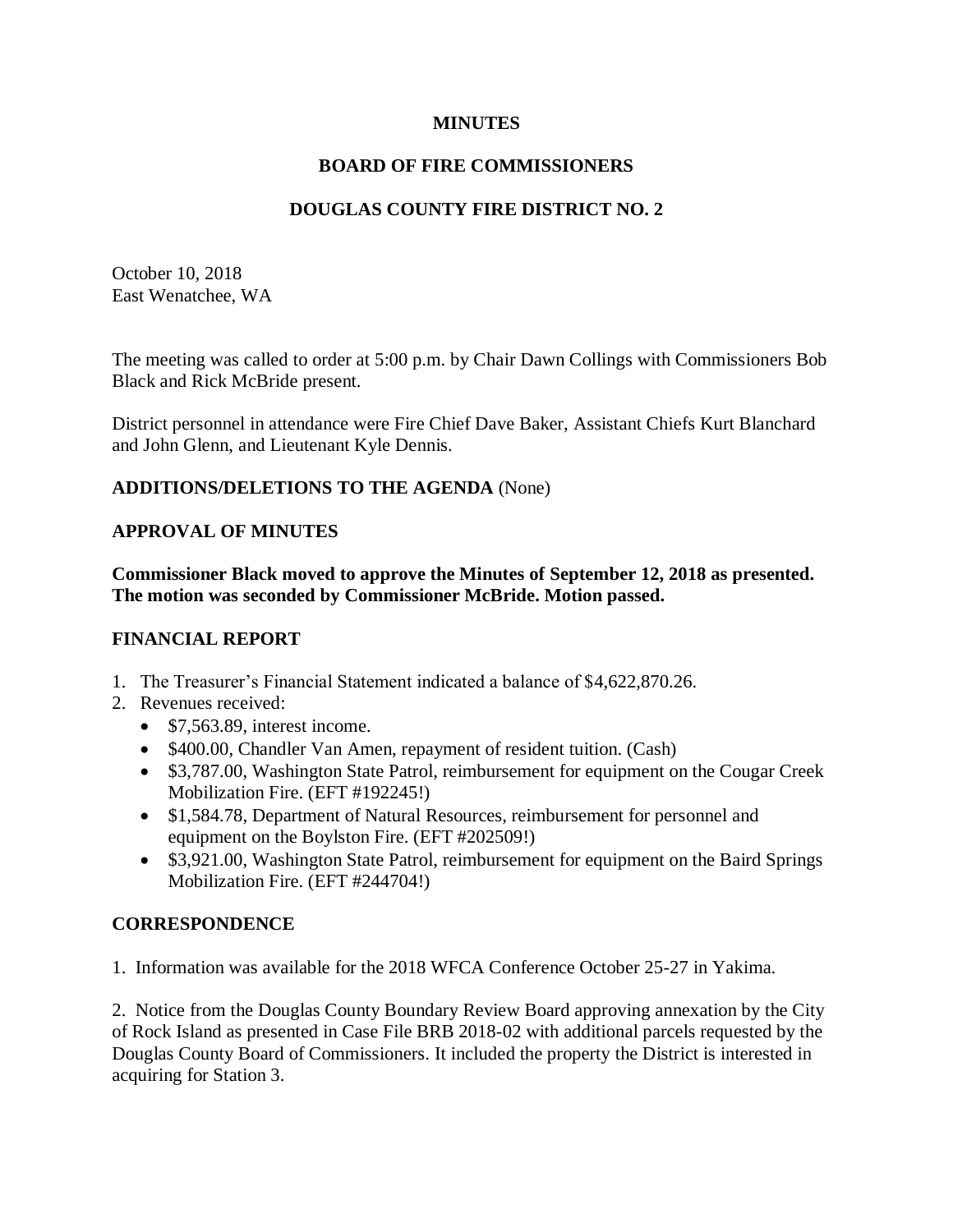## **MINUTES OCTOBER 10, 2018 PAGE 2**

3. Carol V. Le Ray donated \$5,000; it came with a thank-you note to Chief Baker. She received assistance when her outdoor burn got out of control. She had described the crew as "incredibly gracious"; they were Assistant Chief Blanchard, Captain Flatness, and Firefighters Turner, Toevs, Bollinger, Orr and Lamb. Her wishes were to put the funds toward an AED and smoke detectors.

# **STAFF REPORTS**

## **Chief:**

- Chief Baker would be attending the Rock Island Council Meeting the following night to talk about concerns over recent response times.
- The billing to repair damages to Brush 1 incurred during the Crystal Fire was included in the claims to be approved at this meeting. Reimbursement would be sought through the district's insurance. Brush 5 would likely be painted and repaired this winter.
- BNSF payment for suppression of the train-caused wildland fire in July 2017 was still pending.
- Legal counsel was drafting a purchase and sale agreement for the property in Rock Island.

**Training:** (No report. Assistant Chief Phillips was out on a call.)

### **Recruitment/Retention Officer**:

- Interviews of volunteer applicants would be completed soon. Twenty-five applicants would be narrowed down to ten.
- Chief Glenn was the duty officer in charge for the two recent structure fires in Rock Island. Both were total losses. He clarified that response times were not a factor as they were fully involved before they were reported. Good support was received from neighbors.

# **Fire Marshal:**

- The upcoming Open House was receiving good staff support.
- Fire drills were conducted at the schools. A recent simulated earthquake drill was currently being evaluated. Chief Blanchard was meeting with the Superintendent to discuss topics like lock-downs and school remodels.
- While on light duty, Captain Sean Clarke was assisting with pre-fire plans. Firefighter Scott White was working on the hydrant program.
- Crews would be finalizing commercial inspections by the end of the year.
- Commercial developments included the new law and justice building, Marson & Marson, Norco, and several data centers. Work was underway to resolve water issues at Spanish Castle. Another group was interested in the old silicone plant in Rock Island.
- Law enforcement was not releasing the investigation findings of the Crystal Fire. The investigation of the fatality fire in Bridgeport was still active. Chief Blanchard noted he had been invited to visit the state crime lab.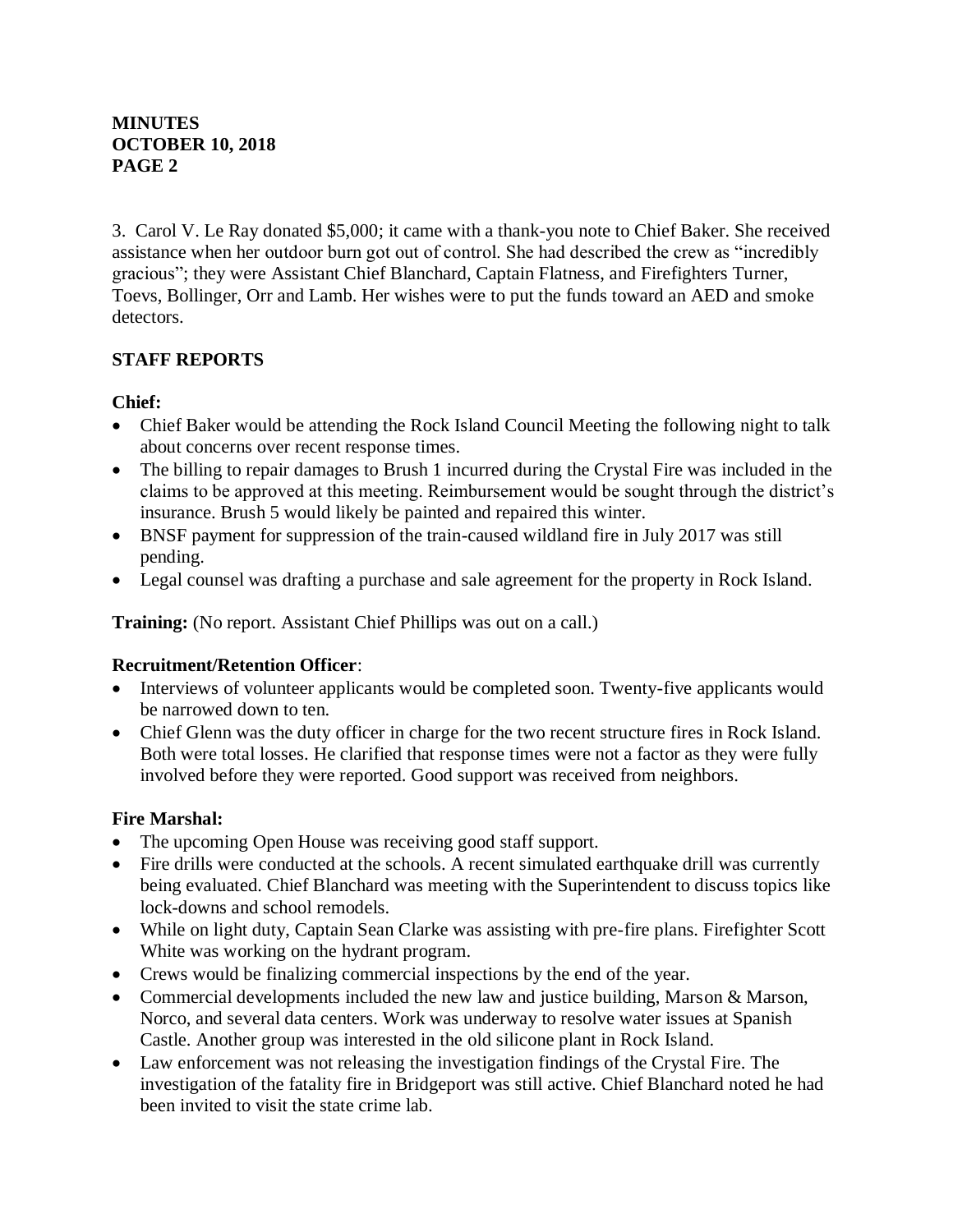## **MINUTES OCTOBER 10, 2018 PAGE 3**

• Chief Blanchard had completed his state certification as Arson Technician and would continue to work towards his national certification.

(Former Assistant Chief Doug Miller and Assistant Chief Cam Phillips entered the meeting.)

### **UNFINISHED BUSINESS**

1. Fire Station Design: Options #4 and #5 were presented for consideration in determining square footage and budget. The Chiefs and Commissioners concurred with #4. The site plan provided better turning radius and vehicle flow, better landscaping, and layout for neighboring properties. In discussion initiated by Commissioner McBride over costs and concern with the ability to meet future financial obligations, #4 would offer flexibility in removing the training building and/or adding the fourth bay. Chief Baker was authorized to have the architect move forward and start the design phase.

2. Commissioner McBride requested clarification on the status of the warranty due to the delays in acquiring the new rescue vehicle.

(Firefighters Herb King and Jordan Givens entered the meeting.)

#### **NEW BUSINESS**

1. 2019 Budget: Chief Baker reported the budget was 60-70% complete. Budget workshops were scheduled for October 22 and November 5 at 4:00 p.m.

2. District Policies: Board members were asked to review Sections 10, 11 and 12 for the November meeting.

### **PAYROLL & VOUCHERS**

September Expenses: Payroll totaled \$211,225.28. Claims totaled \$98,157.86 for Vouchers No. 181002001 through 181002071.

#### **Commissioner Black moved to approve September payroll and vouchers in the amount of \$309,383.14. The motion was seconded by Commissioner McBride. Motion passed.**